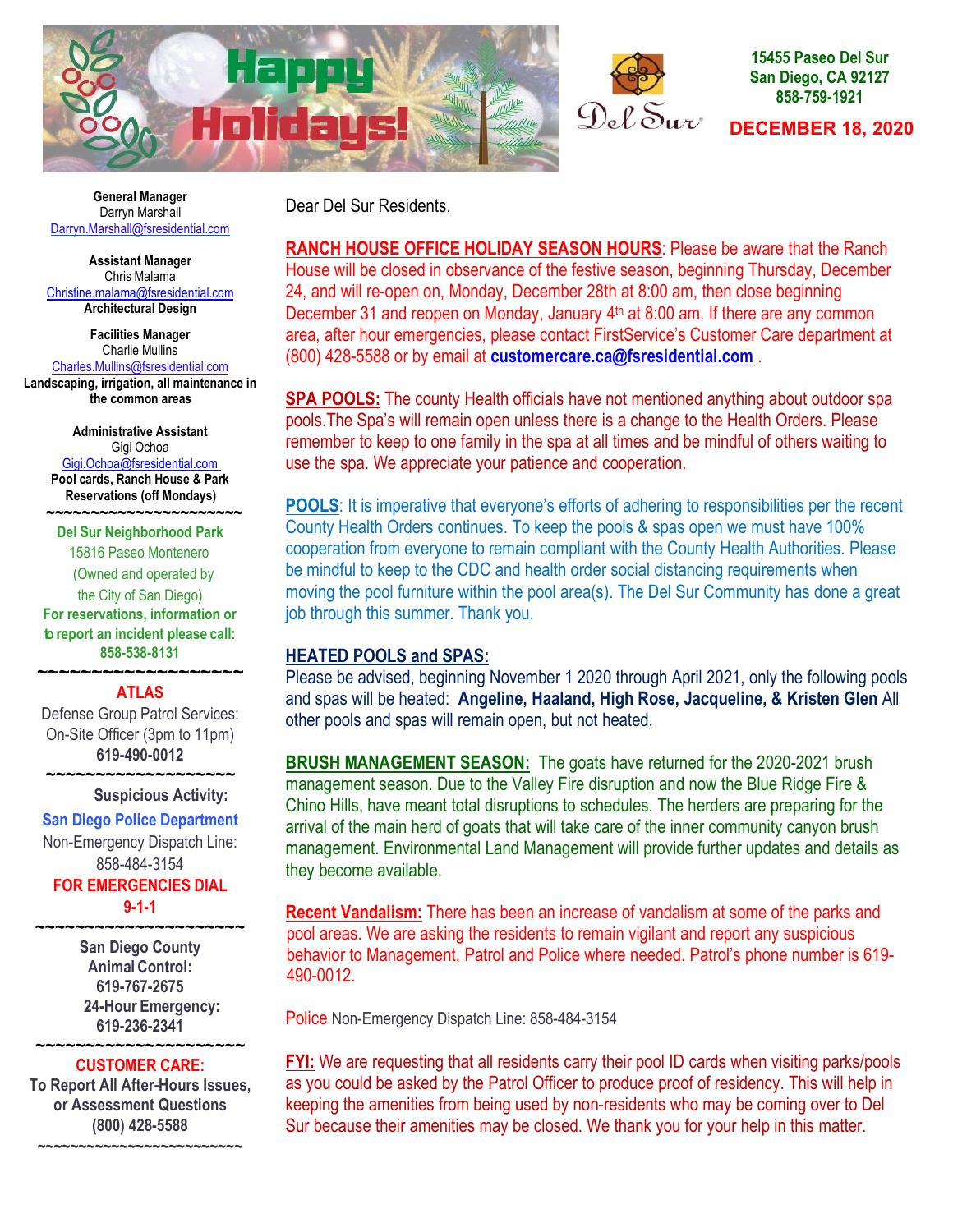**Reminder: As of March 18, 2020, Del Sur Community Ranch House and park reservations** have been suspended until further notice. This will extend through to January 1, 2021, or until further notice from the Del Sur Community Association. Full refund of Ranch House reservation fees will be made to those who have had events cancelled.



**Reminder:** Social distancing should be practiced in combination with other everyday preventive actions to reduce the spread of COVID-19, including wearing cloth face coverings, avoiding touching your face with unwashed hands, and frequently washing your hands with soap and water for at least 20 seconds.

**DID YOU KNOW:** Illegal dumping is dumping of any waste, whether it is oil, furniture, appliances, trash, litter or landscaping cuttings, etc., upon any public right-of-way. City property or private property, without consent of the owner?

The City encourages anyone who encounters an illegal dump that has already taken place to report it. If you observe someone illegally dumping, please take down the following information:

- -Date, time and location of incident -What items/materials were being dumped
- -Description of vehicle and license plate number -Your name and phone number (optional)

To report illegal dumping, please use the City of San Diego's Get It Done app or call the Environmental Services Department at 858-694-7000, Monday through Friday from 6:30 a.m. to 5 p.m. After business hours, during weekends, or holidays, call the non-emergency number for the San Diego Police Department at 619-531-2000.<https://www.sandiego.gov/environmental-services/ep/illegal/illegal-dumping>

### **Dear Residents of Del Sur,**

With the recent health orders set by the State and County Federal authorities, please see the latest status and updates concerning the aminities.

Pool hours will resume as normal Open 6 AM – Closing 10 PM sharp.

Original pool rules must be adhered to, including lap swim time at Kristen Glen Lap pool.

Additional COVID-19 Re-opening Pool Rules to supplement existing/original pool rules must be adhered to by ALL. A copy is posted at the entrance to pool areas. Per Attorney's recommendation and guidance. Please also see page 2 of this newsletter. Legal Counsel provided guidance and recommendations to formulate Del Sur specific rules and guidelines. You must become familiar with these rules in order to enter and use the pools and pool area amenities.

There are no sign ups or pool reservations. Residents are expected to be considerate of their fellow neighbors. With all 11 pools open we ask everyone to enjoy their time in the water, but please shorten visits to allow more people to enjoy the amenities.

The Del Sur Community Association has decided and making it clear to residents that residents are responsible for their own health and safety, sanitizing and facial coverings as set by the CDC. While the association has instructed high touch surfaces to be cleaned and sanitized twice daily by janitorial services, residents are instructed to prepare for their outing to the pool just as they would if they were visiting a local beach or city park. Residents must prepare to bring their own towels, cleaning/sanitizing equipment, facial coverings, gloves and whatever measures they take when venturing out elsewhere in the County. The Del Sur Community Association will have the bathrooms open that provide the required running water and soap to wash hands for the recommended 20 seconds, and paper towels to dry hands, as required.

Please see attached a copy of Wade Park Pool Safe Opening Plan. The Safe Opening Plan is a template provided by the County Health Department and informs of the requirements that must be adhered to by each and every resident. This is an essential part of the reopening process and you must become familiar with this document if you wish to use the pool(s) and pool area(s). Each pool has a copy of the Safe Opening Plan specific to that pool area posted at the entrance.

Also posted at each pool, that you are expected to become familiar with, is a copy of:

Standard CDC COVID-19 Signage. Posted at all parks/pool areas.

• CDC Super hero hand washing sign (to communicate with the children). Posted near wash basins in all the bathrooms. By entering and/or using the common area amenities including the pools and any pool area facility you represent and attest to the **COVID-19 HEALTH WARNING AND ASSUMPTION OF RISK NOTICE. A copy of this notice and AGREEMENT, DECLARATION, AND ASSUMPTION OF RISK can be found on page 4 of this newsletter.** This is an essential part of the reopening process and you must become familiar with this document if you wish to use the pool(s) and pool area(s).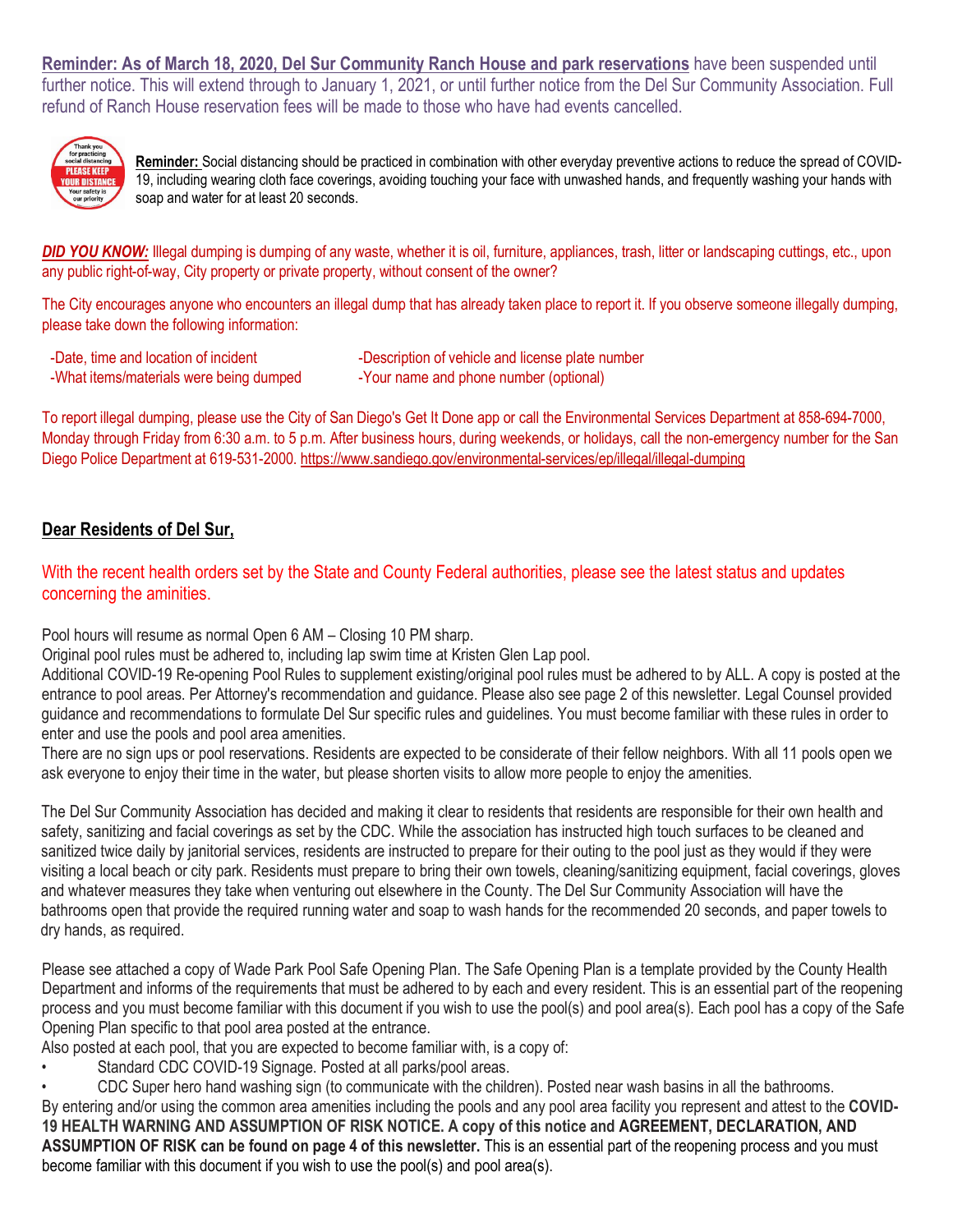The following pool reopening guidelines (page 2 of this newsletter) are taken from the San Diego County Pool Reopening Guidelines, the pool section of the State fitness Guidelines, and the CDC Pool Guidelines. You must become familiar with these rules in order to enter and use the pools and pool area amenities.

## DURING COVID-19 DEL SUR COMMUNITY ASSOCIATION ADDITIONAL POOLS RULES AS OF 6/12/2020

- Until further notice, the pool and pool area hours of operation will be 6 AM through 10 PM.
- All original pool rules must be adhered to by ALL persons entering and using the pools and pool areas. Original lap swim times at Kristen Glen pool must be adhered to by ALL.
- If you, or anyone in your household, is experiencing of exhibiting symptoms of COVID-19 as described by the Centers for Disease Control and Prevention you should stay home.
- Six feet of social distancing must be maintained between you and any other person, unless a member of the same household, at all times while in the pool and pool area.
- Gatherings of more than one person, unless a member of the same household, are prohibited at all times in the pool or at the pool area.
- The number of persons permitted in the pool/pool area at a time is limited to the number posted on the safe reopening plan at each pool entry to ensure six feet of social distancing is always maintained. If you see the pool/pool area are at capacity, please do not enter the area. This will be monitored by Del Sur Community Association's Patrol Service.
- Until further notice, guests are not permitted to use the pool. Residents only.
- Swim instructors must follow restrictions set by the County Health Department.
- The deck layout has been changed to ensure six feet of social distancing is always maintained. Markers have been placed on the pool deck to indicate where deck furniture is to be placed. Please do not move deck furniture. In no event may pool furniture be placed closer than 4 feet to the pool.
- No pool equipment will be provided at the pool. Residents must bring their own towels and any other pool equipment and should not share items.
- Drinking fountains within pool area will be closed. Residents can bring their own water in a non-glass container if beverages are allowed in the pool area. Check original pool rules for details.
- Bathrooms and showers will be open for use, but the number of people permitted to use the bathrooms and showers at a time is limited to 1 to ensure six feet of social distancing is always maintained. If you see the bathrooms and showers are at capacity, please do not enter the area.
- Changing rooms and locker rooms at the pool will be closed to all residents.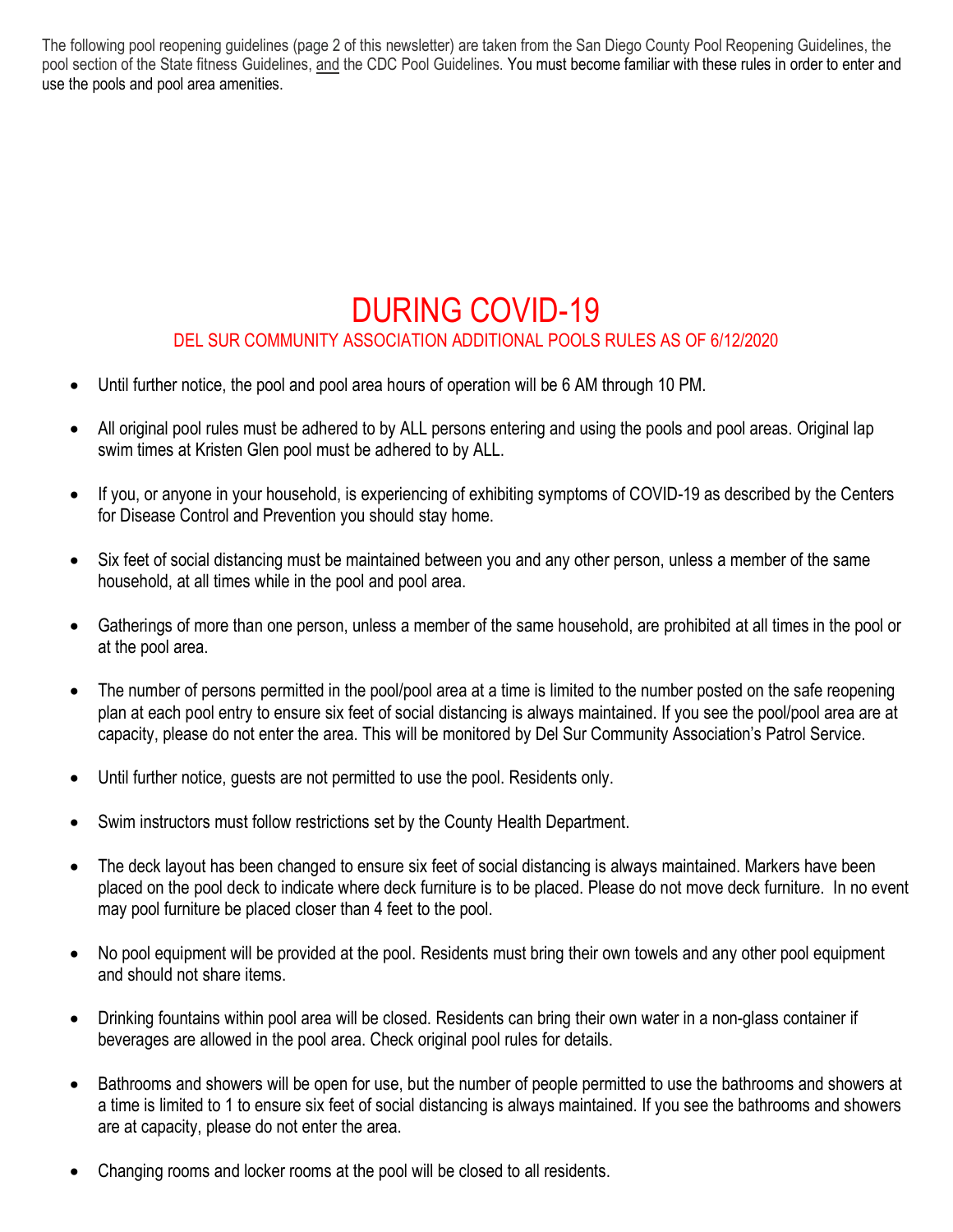- While high touch surfaces will be wiped down in the morning and again in the afternoon by Janitorial staff, residents are still responsible for their own health and safety. It is strongly recommended you wipe down any common surface before and after use (e.g., chairs, tables, entry/exit gate and door handles, pool and spa handrails, restroom facilities, shower water faucet handles).
- A disregard of any of the pool rules or any part of the Safe Reopening Plan could result in the closure of pool(s) and pool area(s).

# COVID-19 HEALTH WARNING AND ASSUMPTION OF RISK **NOTICE**

**RISKS OF EXPOSURE AND TRANSMISSION:** The COVID-19 pandemic, caused by the SARS-CoV-2 virus, is a worldwide risk to human health. SARS-CoV-2 is highly contagious and COVID-19 has a mortality rate many times greater than the flu. SARS-CoV-2 can spread easily and exponentially. While people of all ages are at risk of contracting COVID-19, the individuals especially at risk are those with compromised immune systems; serious chronic medical conditions like heart disease, diabetes, and lung disease; and individuals over the age of 65.

By entering and/or using this common area facility you represent and attest to the following:

a. You:

 i. Are currently healthy; not currently experiencing any signs or symptoms of COVID-19; and have not knowingly been exposed to someone with COVID-19 or travelled internationally in the last fourteen (14) days; OR ii. Have recently tested negative for COVID-19.

- b. You understand that by entering and/or using this common area facility you could be exposed to SARS-CoV-2.
- c. You agree to take all reasonable and necessary precautions to protect yourself and others from the spread of SARS-CoV-2, including, but not limited to the following:

 i. You are aware of and agree to follow all Federal, State, and local laws and orders, including Stay Home, Safer at Home, Shelter in Place orders, even though such laws and orders may be changing rapidly.

You agree and understand that it is your responsibility to exercise care to protect yourself, such as assessing your own risks, which may include age, underlying health conditions, recent travel, possible exposure to SARS-CoV-2, doctor's recommendations, and local, and State and Federal recommendations.

 iii. You represent that (i) to the best of your knowledge, you are not currently afflicted with, and have not knowingly, within the last 14 days, been in contact with someone afflicted with, COVID-19, and (ii) you are not experiencing a fever, or signs of respiratory illness such as cough, shortness of breath or difficulty breathing, or other COVID-19 symptoms.

iv. You believe that you are not likely to transmit SARS-CoV-2 or contract COVID-19.

 v. You agree to practice social distancing by keeping at least 6 feet between yourself and others who are not members of your same household [and by wearing a face covering]. You agree that you will not gather in groups or touch surfaces or objects in common area facilities unnecessarily. If you believe it necessary to touch surfaces or objects in the common area facilities, consider the risks of doing so. You are reminded that wearing protective gloves, face coverings, and frequently washing and sanitizing your hands are steps you can take to protect yourself and others.

 vi. After leaving this common area facilities, you will discard any gloves, disposable face coverings, or other disposable protective equipment worn during your visit in a trash can and will wash your hands with soap and water for at least twenty seconds.

**AGREEMENT, DECLARATION, AND ASSUMPTION OF RISK:** By entering this common area facility you are declaring that: the foregoing is true; you agree to take all recommended and reasonable actions to protect yourself and others from exposure to SARS-CoV-2; you assume the risk of entering the common area facility your possible exposure to SARS-CoV-2 or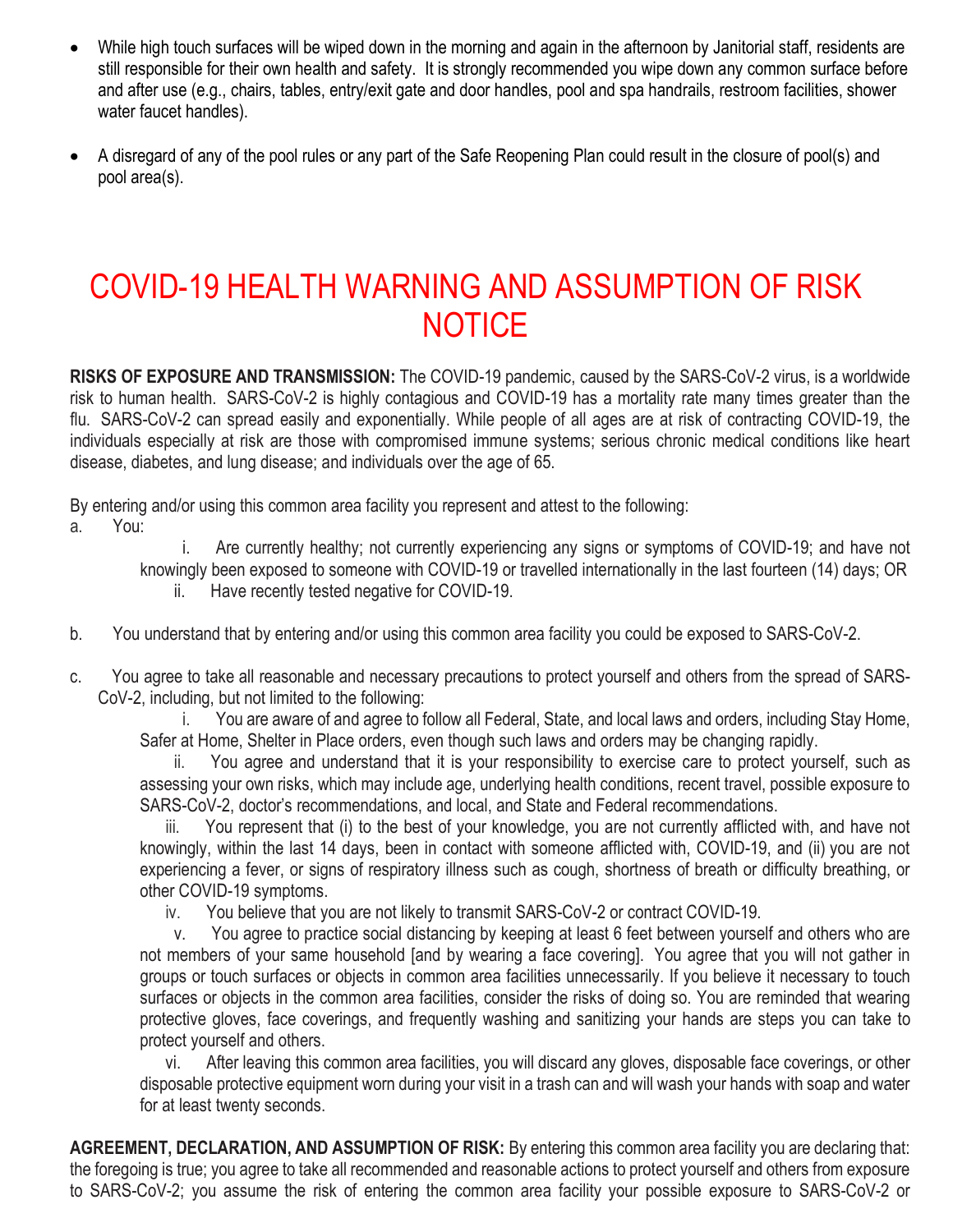contraction of COVID-19 while in the facility. You understand and agree that no one, including, but not limited to Del Sur Community Association, can guarantee that you will not be exposed to SARS-CoV-2 or contract COVID-19. Therefore, you agree to hold Del Sur Community Association harmless for any damage or injury resulting from your potential exposure to SARS-CoV-2 or contraction of COVID-19 from your presence in or use of the common area facilities.

To the extent that any statements made herein are inconsistent with current government orders, laws, or mandates **(collectively "Mandates"), then such Mandates shall prevail.**

### **Community Services Council vs Del Community Association**

Did you know that the CSC is independent from the Del Sur Community Association and both entities have their own areas of responsibility?

|                                           | <b>CSC</b>                                                                                                                                                                                              | <b>DEL SUR COMMUNITY ASSOCIATION</b>                                                                                                                                                                                         |  |
|-------------------------------------------|---------------------------------------------------------------------------------------------------------------------------------------------------------------------------------------------------------|------------------------------------------------------------------------------------------------------------------------------------------------------------------------------------------------------------------------------|--|
| <b>Boards</b>                             | <b>5 Directors</b>                                                                                                                                                                                      | 5 Directors                                                                                                                                                                                                                  |  |
| <b>Purpose</b>                            | ₩<br>Funds & organizes<br>all Community<br>Events, including<br>Movie Nights,<br>Concerts, Holiday<br>Events, etc.<br>₩<br>Promotes and<br>supports resident<br><b>Driven Community</b><br><b>Clubs</b> | ₩<br>Upkeep and Maintenance of<br>common areas: including<br>private parks, mailboxes, etc.<br>₩<br><b>Enforcement of</b><br>Covenants.<br><b>Conditions and</b><br><b>Restrictions</b><br>₩<br><b>Oversee Design Review</b> |  |
| Source of                                 | Enhancement Fee on the Sale of                                                                                                                                                                          | <b>Mo HOA Dues</b>                                                                                                                                                                                                           |  |
| <b>Funds</b>                              | homes in Del Sur                                                                                                                                                                                        |                                                                                                                                                                                                                              |  |
| <b>Meet</b><br>ing<br><b>Sche</b><br>dule | Meet quarterly $-4^{th}$ Wednesday<br>- January, April, July &<br>October (April & October are<br>in the evening and open to<br>CSC residents.                                                          | <b>Monthly Executive Meetings:</b><br><b>Open Session Meetings:</b><br>Are now being held on the 4th<br>Tuesday of every odd month (Jan,<br>Mar, May, Jul, Sept, and Nov). See<br>www.delsurcommunity.org for details        |  |
| <b>Fiscal Year</b>                        | June - May                                                                                                                                                                                              | June - May                                                                                                                                                                                                                   |  |
| <b>Website</b>                            | www.delsurcsc.org - For all<br>Fvent and<br><b>Reservation</b><br>Information                                                                                                                           | www.delsurcommunity.org - For<br>all Association related Information                                                                                                                                                         |  |

# **The Board Bill Ostrem** President **Lynn Miller** Vice President **Ruth Loucks** Director at Large **Hollie Kahn** Director at Large **Alex Plishner** Director at Large

# **Del Sur Parks:**

| <b>Angeline Park (heated)</b>  | <b>Aubrey Park</b>              | <b>Beltaire Park</b>                               | <b>Haaland Glen Park (heated)</b>        |
|--------------------------------|---------------------------------|----------------------------------------------------|------------------------------------------|
| 15899 Angeline PI              | 15919 Potomac Ridge Rd          | 8455 Warden Lane                                   | 15998 Canton Ridge                       |
| Pool / Spa / Small lap lanes   | Park only with kids' playground | Pool/Boche Ball                                    | Pool / Spa                               |
| <b>High Rose Park (heated)</b> | <b>Jacqueline Park (heated)</b> | <b>Kristen Glen Park (heated)</b>                  | <b>Mel Driscoll Park</b>                 |
| 15675 S. Chevy Chase           | 15535 Tanner Ridge Rd           | 15770 Concord Ridge Terrace                        | 15735 Concord Ridge Ter.                 |
| Pool / Spa / (swim lessons)    | Pool / Spa / Small lap lanes    | Lap Pool & Spa                                     | Pool Only                                |
| <b>Old Stonefield</b>          | <b>Reagan Glen Park</b>         | <b>Spreckels Park</b>                              | <b>Trent Park Pool</b>                   |
| 15855 Kristen Glen             | 8300 Parkside Crescent          | 15725 Paseo Montenero                              | 15890 Trent Place                        |
| Pool & Dog Park                | Pool                            | Park Only                                          | Pool / Wading Pool Half Basketball Court |
| <b>Village Green</b>           | <b>Wade Park</b>                | <b>Del Sur Neighborhood Park Reservations</b>      |                                          |
| Potomac Ridge Road             | 15790 Tanner Ridge Rd           | Please call The City of San Diego at 858.538.8131. |                                          |
| Stage on one side of park      | Pool & Splash Pad               |                                                    |                                          |